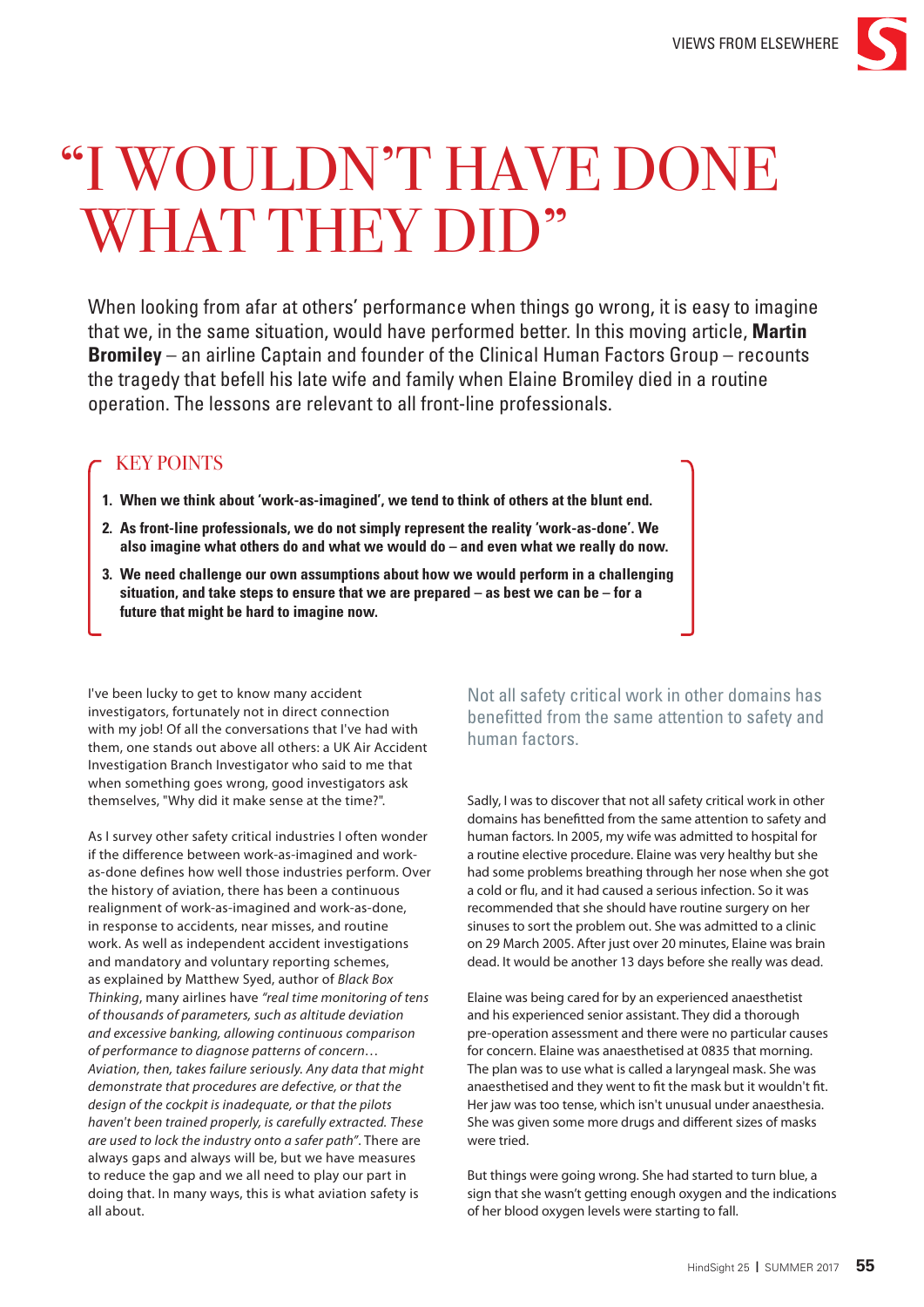

Four minutes in, her oxygen levels had fallen to 40%. Anything below 90% is considered to be critical. She was technically now hypoxic.

Six minutes in, the anaesthetist and his assistant called for help. They started to attempt to intubate – to put a tube down her airway, which is standard practice in this sort of situation. After a call for help went out, over the next couple of minutes a number of people arrived: the surgeon waiting to perform the operation, another anaesthetist, another assistant, and two recovery nurses. The senior assistant asked her colleague to fetch the tracheostomy set to allow the team to gain surgical access to Elaine's airway if needed. Her colleague came in and announced that it was available, but the doctors seemed to have completely ignored her. They were gathered around Elaine, attempting to intubate using a variety of different techniques and tools. Probably under the stress, they didn't even realise she was there. Another of the nurses came in and saw Elaine's colour, saw her vital signs and knew instinctively that it was very serious.

Ten minutes in, this became a situation – with hindsight – called 'can't intubate can't ventilate', which is a recognised emergency in anaesthesia for which guidelines exist. The guidelines suggest two options, one of which was, at this stage, the only solution available - surgical access. At this point, everything the doctors had tried had failed. Her oxygenation was 40% or lower and had been for over six minutes. She was blue. But the operating theatre was equipped to the best standard. There was nothing missing that would have made a difference. The anaesthetist had over 16 years' experience and was regarded as diligent and careful by his colleagues. The surgeon had over 30 years' experience; he set up the department. The other anaesthetist had additional skills pertaining to difficult airways. And the other three staff were all experienced in theatre. If this emergency had to occur, then this would have been the best team and the best place for this to happen.

But from ten minutes and for a further fifteen minutes the doctors fixated on intubation. The protocols and procedures were apparently ignored or forgotten.

Twenty-five minutes in, the point at which Elaine had been without air for over 20 minutes, they eventually stabilised her for a short time. Her oxygenation then fell for a further 10 minutes.

Thirty-five minutes in, they made the decision that they were going to abandon the operation for the day and let her wake up naturally. She was handed over to the recovery team. They left to continue with their operating lists.

But Elaine did not wake up. She showed signs of brain damage. Eventually under the care of a third anaesthetist she was transferred to the intensive care unit, but it was too late.

In his own words, the lead anaesthetist "lost control". There was a dispute among the team about who they felt was in charge. Their decision making had become fixated. Probably under the stress, they just couldn't think of other options.

The situational awareness of what was happening, what it meant and what needed to happen was different among the doctors. Communication dried up.

The story for the assistants and nursing staff was very different. They were generally aware of what was happening and what needed to happen, but to quote from the Inquest "didn't know how to broach the subject".

I was shocked, not just be the tragedy that had befallen me and my children, but as an independent report and inquest revealed, the system that had inadvertently killed my wife seemed to be so far behind in its practices. When it came to safety and human factors, it was as if it was stuck in the 1930's.

When we think about the term 'work-as-imagined', we front-line practitioners tend to think further upstream to directors, CEOs, senior policy makers, even politicians, as well as procedure writers, designers, engineers and others who are between the sharp and blunt ends of organisations. Indeed, we do need to help those who are not at the sharp end to understand the complex operational reality of work-as-done, in terms that people can understand. 'Work-as-imagined' and 'work-as-done' is one simple way of looking at work that anyone can understand. Importantly, it reminds us of what kind of work people are looking at: work-as-imagined or work-as-done?

## When we think about the term 'work-as-imagined', we front-line practitioners tend to think further upstream.

But it's not just about 'them'. As clinicians the world over have reviewed my late wife's case, in a quiet break room perhaps, they have all, with very few exceptions stated clearly: "I wouldn't have done what they did". Yet place those same people in a simulated scenario with the same real world disorder, most actually do. This gap illustrates the difference between work-as-imagined and work-asdone, but this imagination is that of those who do the work. And of course, the clinicians involved in Elaine's operation did not imagine that what happened would happen. As Erik Hollnagel (2016) stated, especially when something goes wrong, "work-as-done differs from what we imagine we would do in the same situation, but thinking about it from afar and assuming more or less complete knowledge".

Additionally, on the day, there were different 'imaginations' of what was happening and what needed to happen at that time, but these somehow could not be brought out into the open.

How many times have you watched an incident replayed, and thought, "I wouldn't have done what they did"?